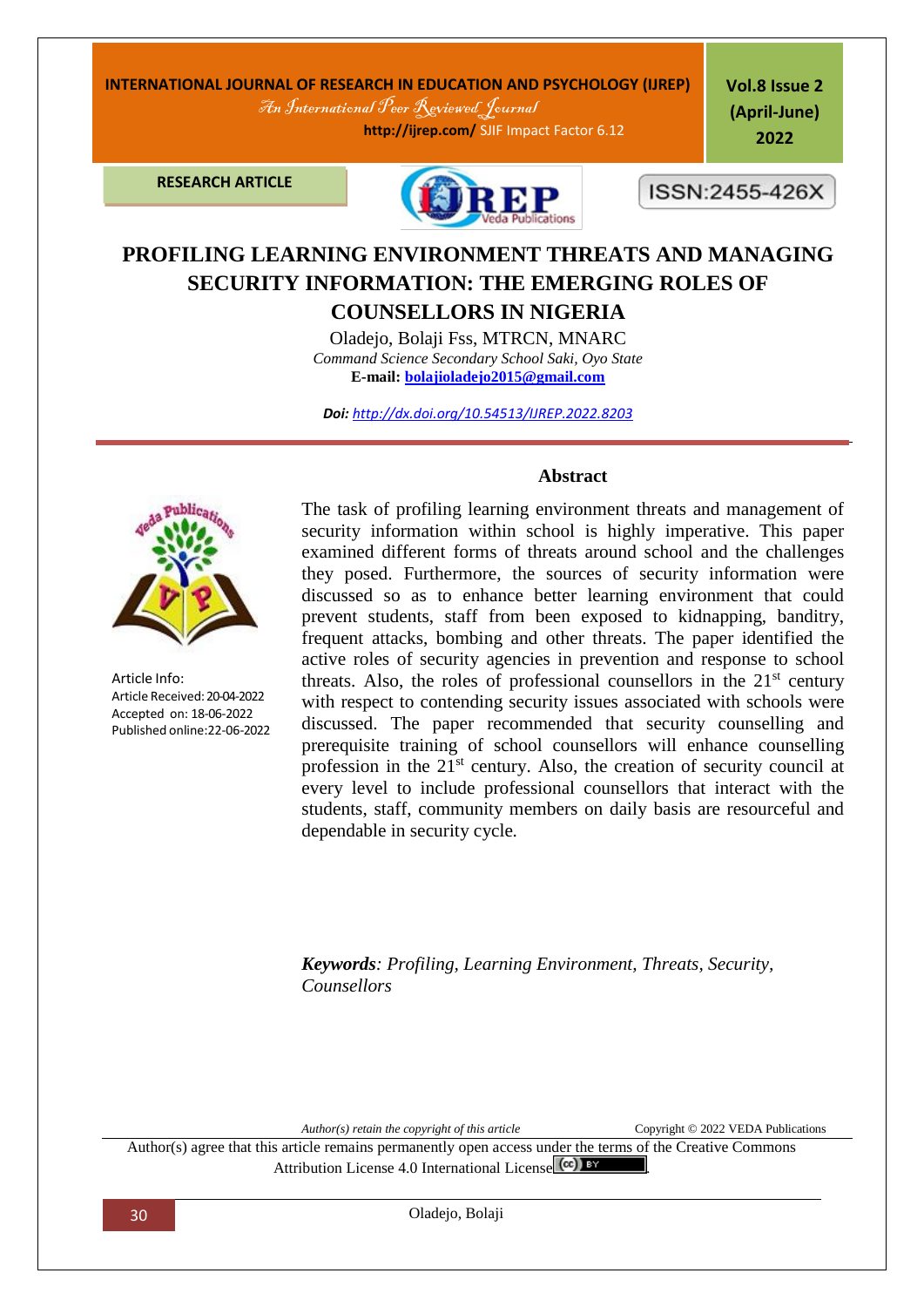# **Introduction**

Historically, school learning environment is full of so much fun and experiments that every child looks forward to. But the same environment is now becoming a conscious trending area that parents and guidance have to advise, monitored the movement of children in and out of school environment. Teaching staff always express pleasantries in the morning among themselves and students, but today, learning environment is thrown into caution, a place of fear and anxiety.

According to 2020 annual report of UNICEF, the year 2020 was a year like no other. The period was unproductive to schools, staff, students and the educational sectors as a whole. The report also stated that the year witnessed school closures, increased vulnerability to abuses, mental health and loss of access to vital services which of course has hurt children deeply. [\(https://www.unicef.org.report.2020\)](https://www.unicef.org.report.2020/). Presently, the school learning environment encountered the challenges and threats of public health crisis of COVID-19. UNICEF (2020) reported that about 6.7 million children are at risk of developing forms of acute malnutrition, 7.6 million girls are at risk of not returning to school due to COVID-19 [\(https://www.unicef.org\)](https://www.unicef.org/).

The learning environment has been confronted with different degrees of problems ranging from a formulated public health crisis to insurgencies, kidnapping, banditry, cultism, ritual killing and so on. For the past two decades, the nation is contending with the challenges of insurgencies that is deeply rooted from Boko Haram. This development posed great danger to learning environment as both living and materials are not spared from its impacts. Schools have witnessed killings of students, staff and total destruction of structures. As reported by Human Right Watch (2012), a total of 935 persons have died from 164 attacks. To butress the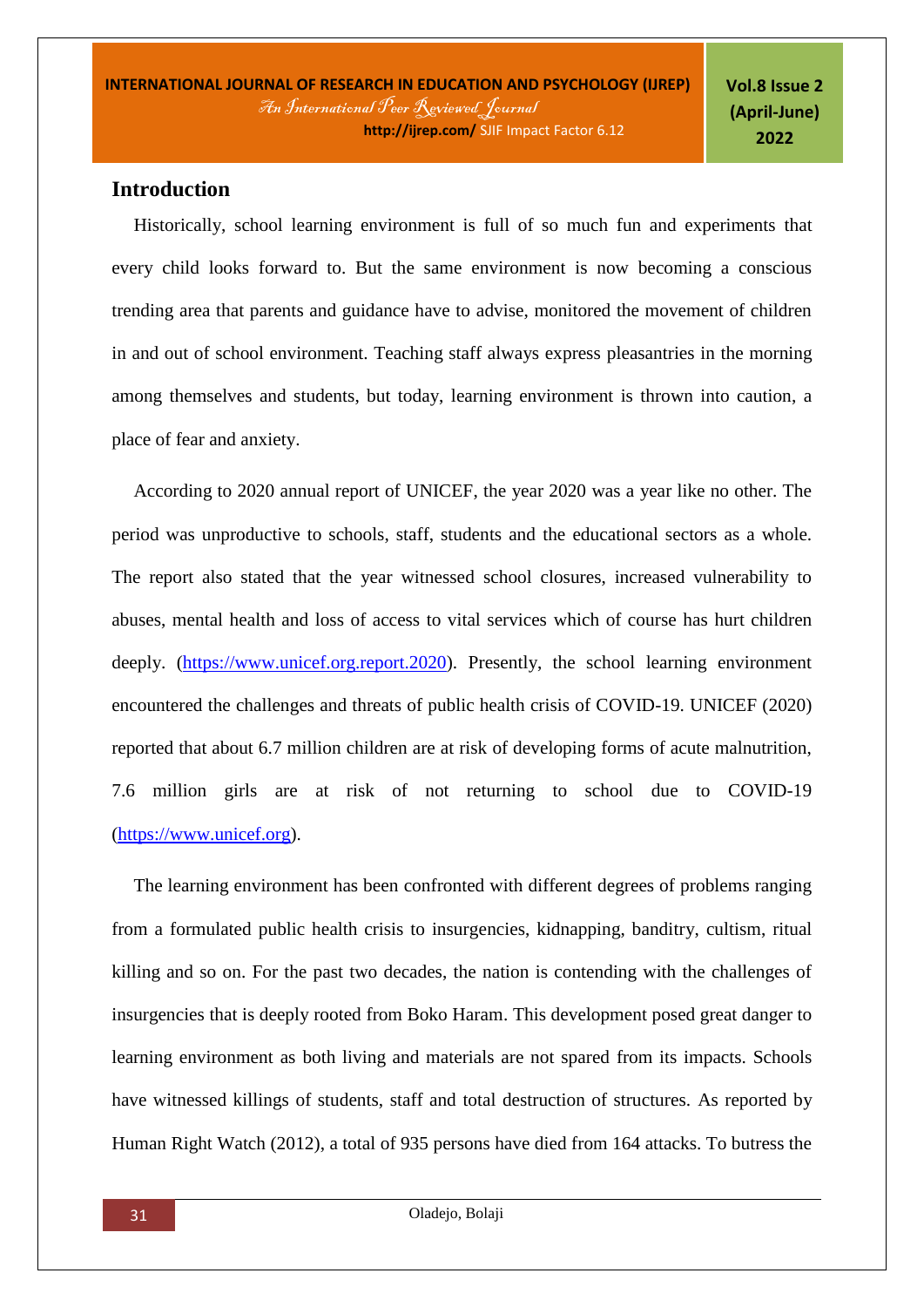report by the Human Right Watch, Oluwaseun (2012) expressed that this development in the region has made school enrolment to reduced.

Education Plus Development (2021) report reviewed that the rate of mass kidnappings of school children represent the gravest threats and crisis to educational system. Within three months December 2020 to March 2021, more than 600 children have been kidnapped, while in school to mention just a few, and this constitute one of the threats in the school environment. In 2014 alone Boko-Haram abducted over 270 school girls from Government Girls College Chibok, gunmen kidnapped over 40 people and students in a school attack at Government Science College Kagara in Niger State. All these attacks and others constitute a great challenge to education. According to Oladejo (2019), many school children have suffered different degrees of deformity as a result of the attack by the insurgents. Over 2,295 teachers have been killed, while over 19,000 teachers have been displaced by the activities of insurgents. UNICEF report (2019) estimated that more than 1,400 schools have been destroyed, damaged or looted. According to the United Nations (UN) report that during 2017, 115 children, 38 boys and 77 girls had been used as human bombs (UNHCR global report 2020 of West and Central Africa posted 4th of Nov 2021).

These backward development in the education sector and other areas of human capital development calls for strategic review of duties and services to students by the Federal Government to address the challenges of gross insurgencies. Today, the security threat in schools calls for new strategies in positioning and providing necessary measures in nipping security related issues in the learning environment at the bud. Thus, it is time for professional counsellors to provide security counselling in order to meet the needs, desires and aspirations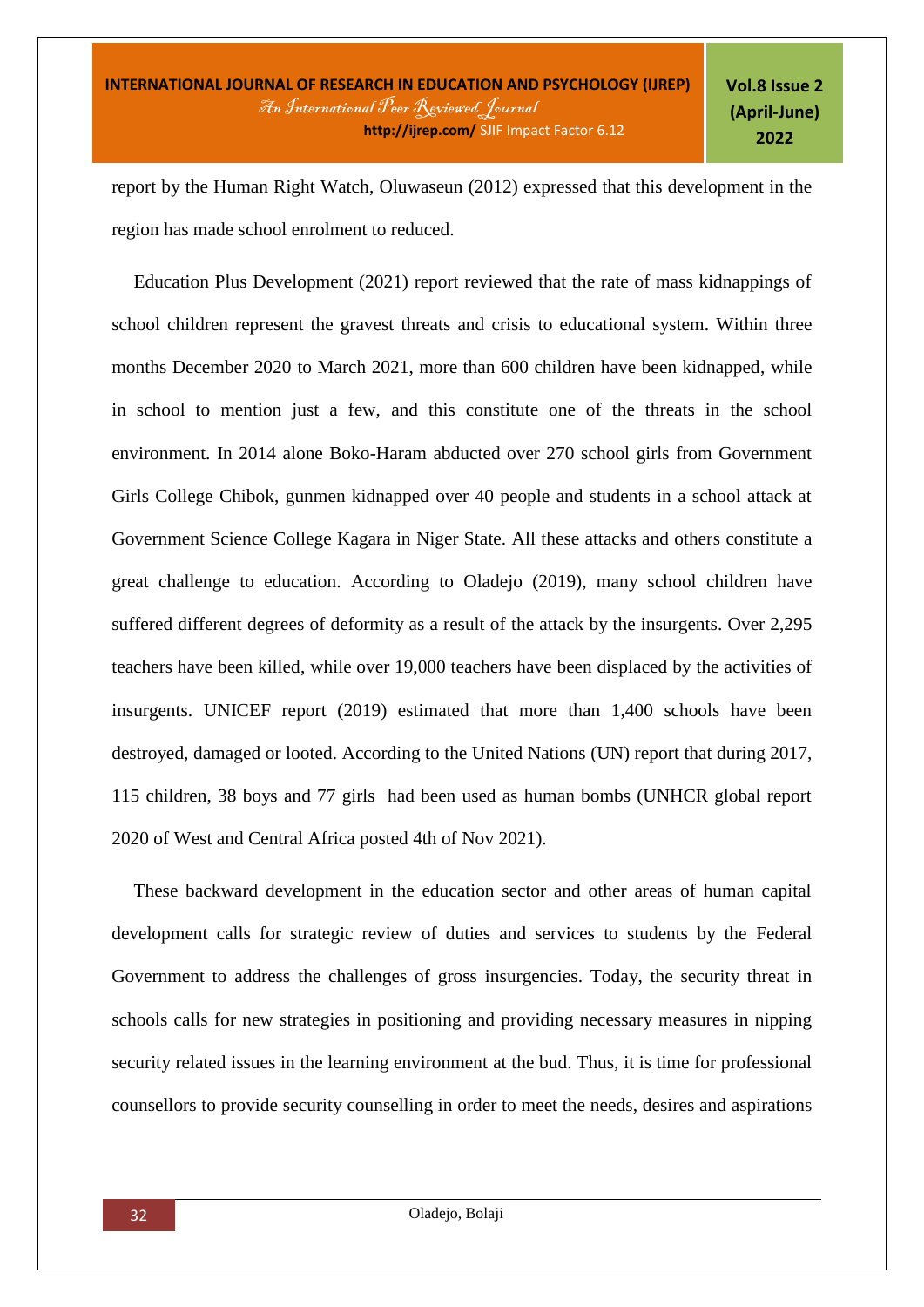of the helpless students and staff and by extension to the communities around which the schools are established.

Oladejo (2020) defined security counselling as the systematic approach of helping individual or group of people to have better understanding of oneself, themselves and their environment in order to take practical steps to prevent or navigate threats to life or properties. Security counselling services will assist students, staff to be better repositioned to understand the magnitude of security challenges at hand and the best way to navigate physical threats with effective collaboration with relevant active agencies for training and intelligence gathering and sharing.

It was based on the above background that this paper focused on the concepts, overview of threats in learning environment, need for effective management of security information, and the emerging roles of counsellors.

Learning Environment: This is a formal structured environment where teaching and learning activities take place under the gudiance of a teacher who has mastery of subject delivery and learner(s) who desire to learn and acquire knowledge. It could also be an informal setting where teaching and learning takes place between the teacher and the student. Randhawa and Lewis (1976) saw it as a space or an atmosphere where teaching and learning activities take place under the tutelage of a teacher. In the argument of Moss and Ticket (1974), learning environment is a dynamic social system which includes not only teacher's behavior and teacher-student interactions but student-student as well. It is important to add that learning environment has its own life span , its impact and influence are driven by teachers and students. Oladejo (2020) opined that when learning environment is not properly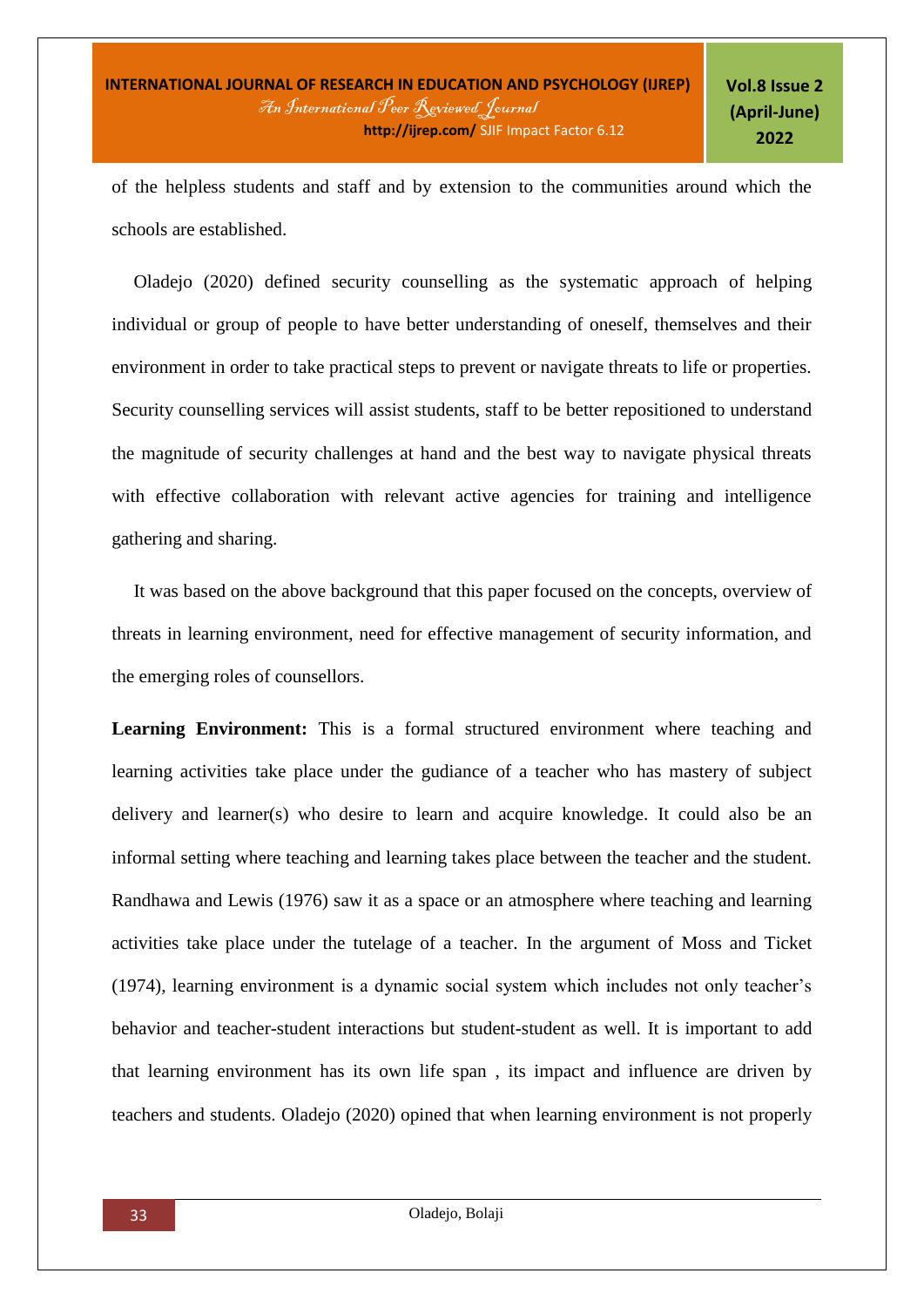managed or secured, it would be counterproductive especially when the teachers and students are exposed to threats and danger.

**Threats:** Threats from literal meaning and application, implies danger, state of fear that trigger the anxiety level of individuals or group. Threats vary in forms and degree, what matters is individual life and belongings that are in danger. It is a statement of intention to inflict pain, injury, damage or other hostile actions on someone in retribution. Hadik (1996) expressed that threats are challenges to human and social progress, especially when it is directed at children who are defenseless.

**Security:** Security is the absence of threats to life and properties. It is the process of ensuring the safety of the school actors i.e. school adminsitrators, teachers and non-teachers, students and school properties. Security takes care of people's life for survival in a bid to ensure safety of all school actors for effective learning environment to be ensured.

**Counsellor:** counsellor is a person that has been trained in the art and science of assisting individuals with different degrees of development and situational issues especially the school aged students (Oladejo, 2020). He further added that counsellor have different certification depending on educational attainment, the least certification is National certificate in Education (NCE) and up to Ph.D. level.

### **An Overview of Threats in Learning Environment.**

The conjectural point of exchange of ideas, thought, information, acquisition of knowledge is referred to as learning environment. Both the learners and the teachers look forward to the time, regrettably such environment has turned to blood sucking field. A report credited to The Guardian dated 18th March 2014 reported that Boko Haram; the Islamic militant have burned down several schools, attacks that have killed hundreds of students in some schools in Yobe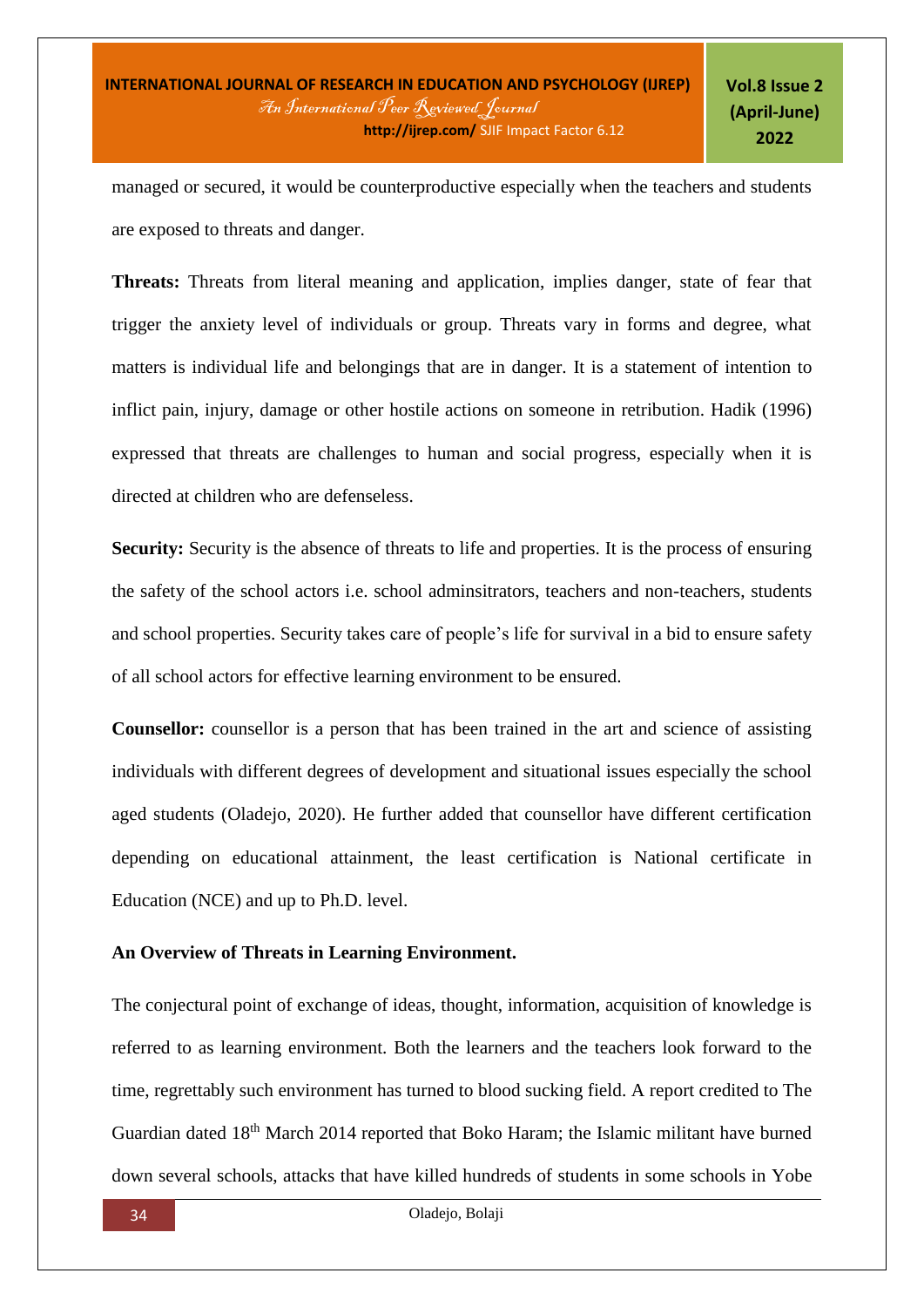and Adamawa. According to Human Right Watch (2015), it was reported that some groups were responsible for the deaths of over 6,644 people in Nigeria and Cameroon in 2014. At least 611 teachers have been deliberately killed and a further 19,000 teachers have been forced to flee since 2009. In the same view, 910 schools have been reported destroyed and 1500 have been forced to closure. In the year 2016 alone, an estimated number of 952,029 school age children had fled due to the violence.

Education Under Attack 2018 reported by Global Coalition to Protect Education from attack expressed that dozens of schools and Universities in Nigeria were bombed or set on fire by violent extremists, killing hundreds of students, teachers and other educational personnel. University of Maiduguri was targeted repeatedly, as a result of this backward development. By just the mentioning of the name of the school was a signal of threats to many students and staff. With the North East geographical zone due to exposure to attacks. The effort of the military has reduced the rate of attacks in the region.

In a report by OCHA (2017) approximately three million children in the Northeastern Nigeria were in urgent need of education. These attacks and recent ones made learning environment a no go area for both learners and teachers for the fear of their life. The threats are real, and it makes education in the region distorted and not accessible.

# **Need for Effective Management of Security Information in Learning Environment**

The essence of information gathering analysis and management in the period of uncertainties as it affects education cannot be over emphasized by all stakeholders. Efforts should be made to ensure that the protection and prevention of attacks on schools and the students with their administrators is realised. The place of security information is key and must be taken with all seriousness that it deserves. With the background training of professional counsellors in the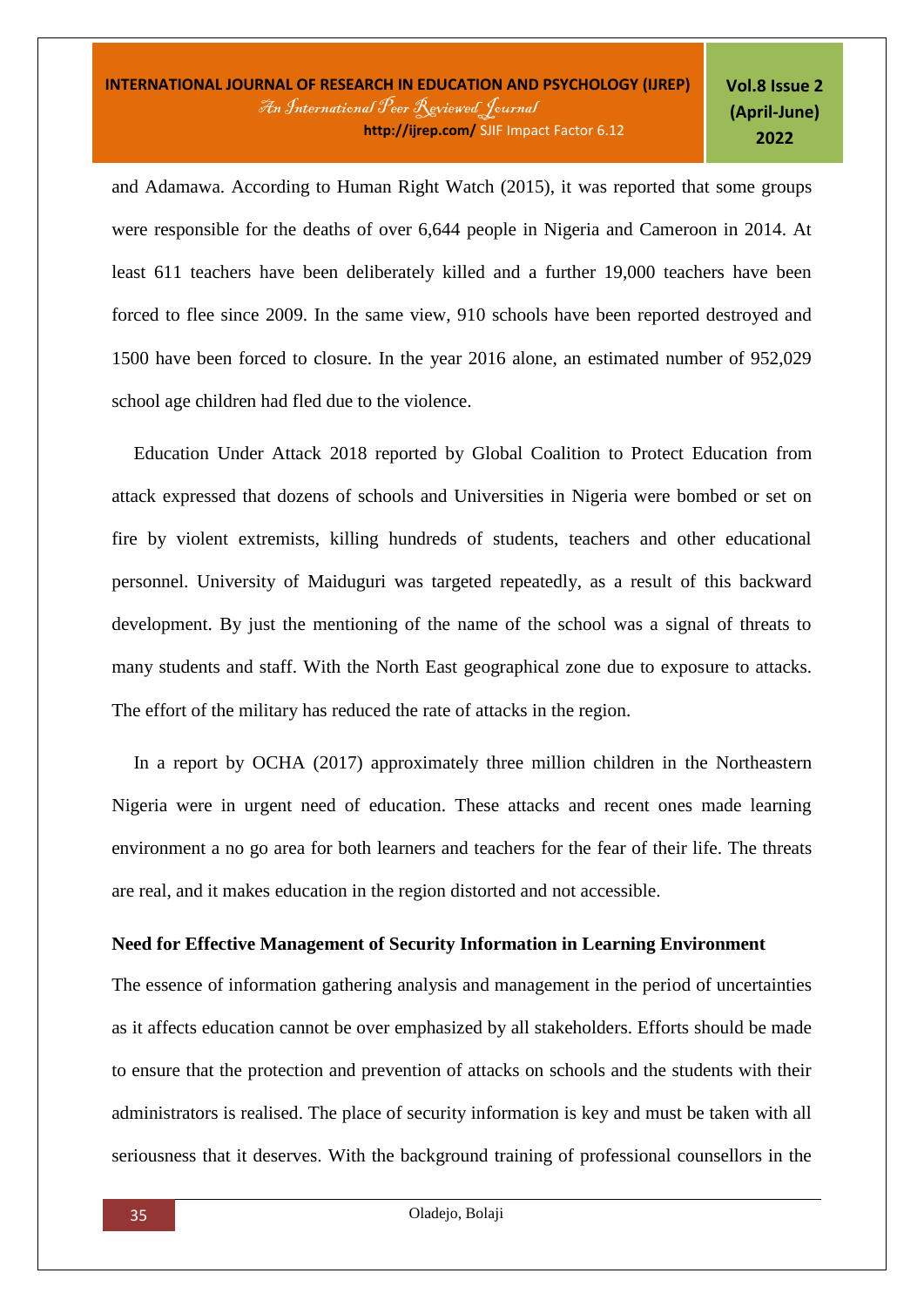art and science of sourcing for information from their clients, analyzing the client's inference, dream analysis, listening skills, summary and report writing. It is important to state that all these skills and techniques should be deployed to schools in order to ensure effective learning environment.

Security is the presence of peace, law and order, when the opposite happens the state of insecurity has occurred. Obuchi Keizo, former Prime Minister of Japan, in 1998 expressed as follows as "it is my deepest belief that human beings should be able to lead lives of creativity, without having their survival threatened or their dignity impaired". In a similar view, DAC Conflict, Peace and Development Cooperation (CPDC) defined security as follows "security is increasingly viewed as an all encompassing conditions in which people and communities live in freedom, peace and safety" participates fully in the governance of their countries, enjoy the protection of fundamental rights, have access to resources and basic necessities of life and inhabit an environment which is not detrimental to their health and well-being. When learning environment is contending with different dynamism of threats, it is expedient of trained counsellors and other strategic partners in the school to work in synergy to source for credible information, threat warning signs and share information with actionable agencies for immediate responses for intervention. Information received must be protected, source must not be exposed to danger if not and credible sources will be blocked.

There are layers of information or intelligent cycles that professional counsellors must be aware of, information is developed or processed to form intelligence when only necessary facts are retained. The intelligent cycle is the process of developing raw information into finished intelligence for critical decision making and actionable steps.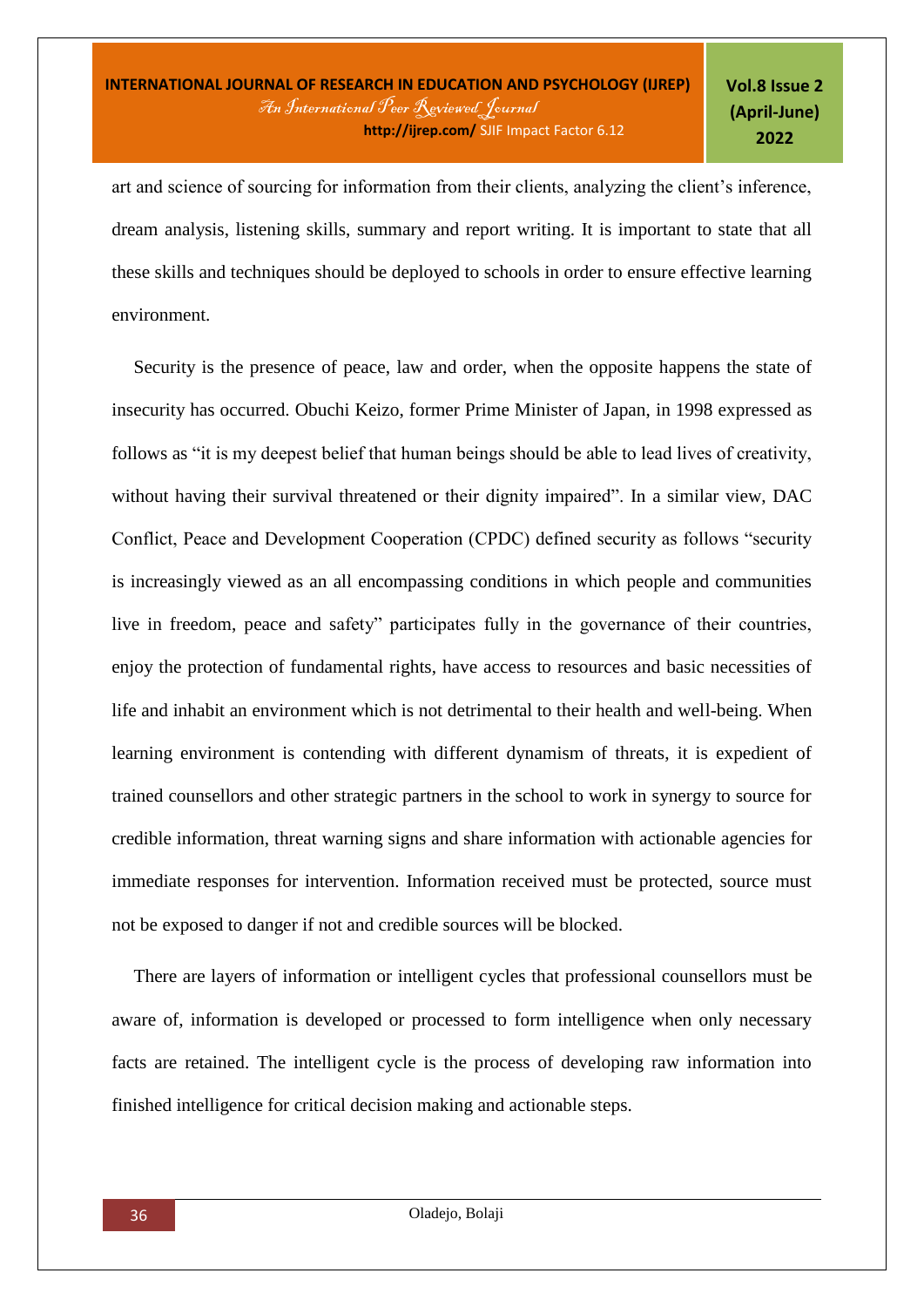**INTERNATIONAL JOURNAL OF RESEARCH IN EDUCATION AND PSYCHOLOGY (IJREP)** An International Peer Reviewed Journal  **http://ijrep.com/** SJIF Impact Factor 6.12

**Vol.8 Issue 2 (April-June) 2022**

# **Fig.1 Intelligence Cycle**



**Source: [https://www.njhomelandsecurity.gov/media/podcast-the-intelligence-](https://www.njhomelandsecurity.gov/media/podcast-the-intelligence-%20cycle) cycle**

# **Fig. 2: Layers of Information Sources**



# Source: Researcher's Design

Professional counsellors could leverage articulated layers of information sources as developed by the author in Figure 2. It is expedient that field counsellors and school administrators should have cordial relationship with the inter parties identified for safety of life and school facilities. The intervention could save, reduce negative impact of attack on schools.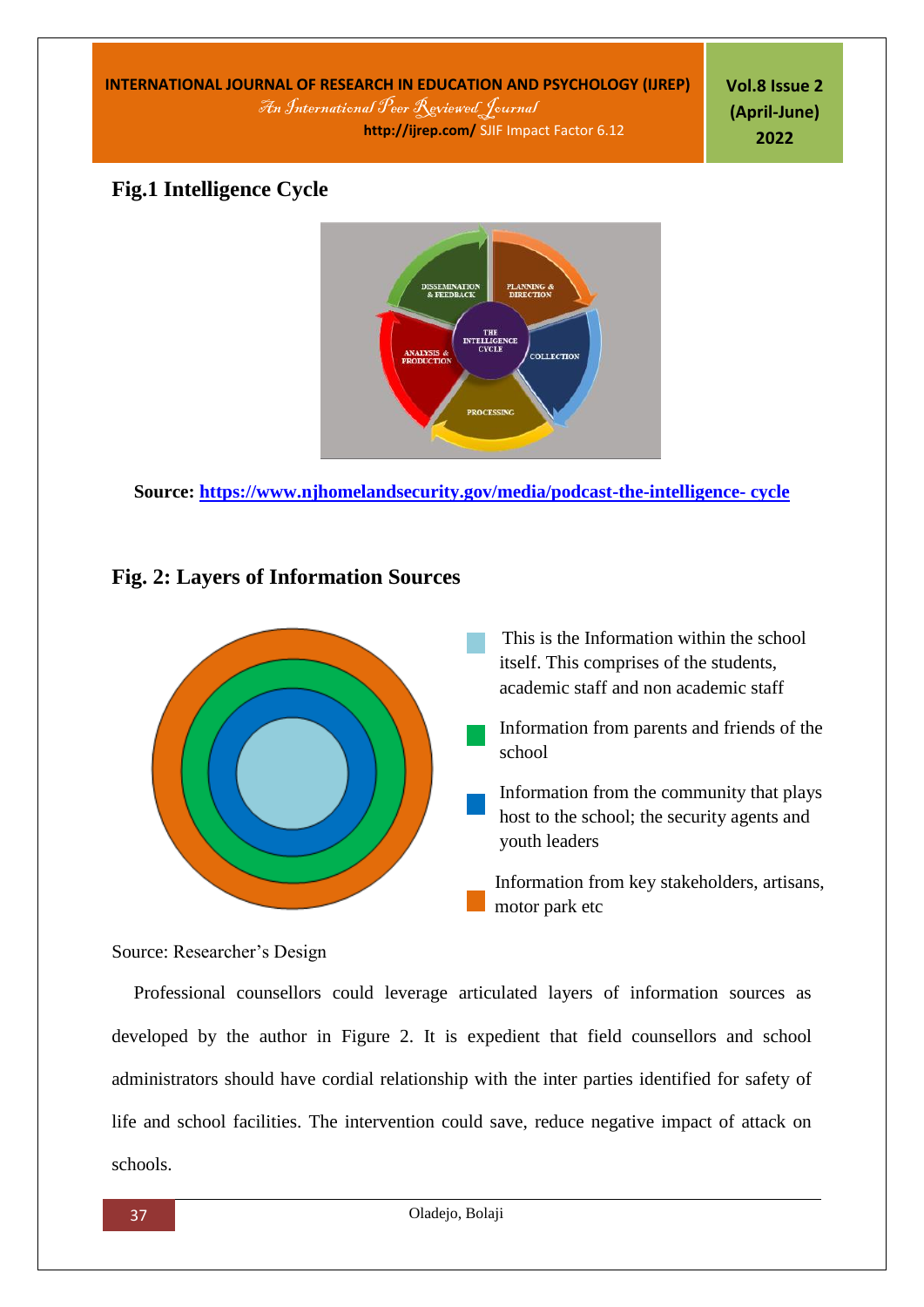#### **Place of Stakeholders Collaboration**

The reality on ground calls for effective and purposeful collaborations with all relevant stakeholders to put security at the fore front in the protection of education today and in the future. Effective collaboration will certainly impact positively on learning environment if there are no saboteaurs. For effective learning environment to be achieved, all the stakeholders must be in constant collaboration.

According to Johnson, Johnson & Smith (2007), collaboration has demonstrated promotion of students' academics and social educational outcomes. Likewise, it could be productive in collaborative efforts by stakeholders in addressing threats in learning environment, the following points were noted as outcomes of effective collaborations:

(a) It will encourage synergy with security agencies

(b) Sharing of timely information/intelligence

(c) Creating active channels of information

(d) Involvement and mobilization of interest group on preventive strategies to threat in learning environment.

(e) Promotion of formidable partner and defending common goals and aspirations

Professional counsellors need to profitably handle this potential in carrying out their roles.

## **Emerging Security Role of Counselors**

The continuous security challenges confronting educational institutions especially at Universal Basic Education level that has been serious targets of attacks and killing of innocent students and teachers has informed the articulation of new emerging role of security or intelligence staff for counsellors in the school system with consideration to their background and prerequisite training, it is therefore important that counsellors maintain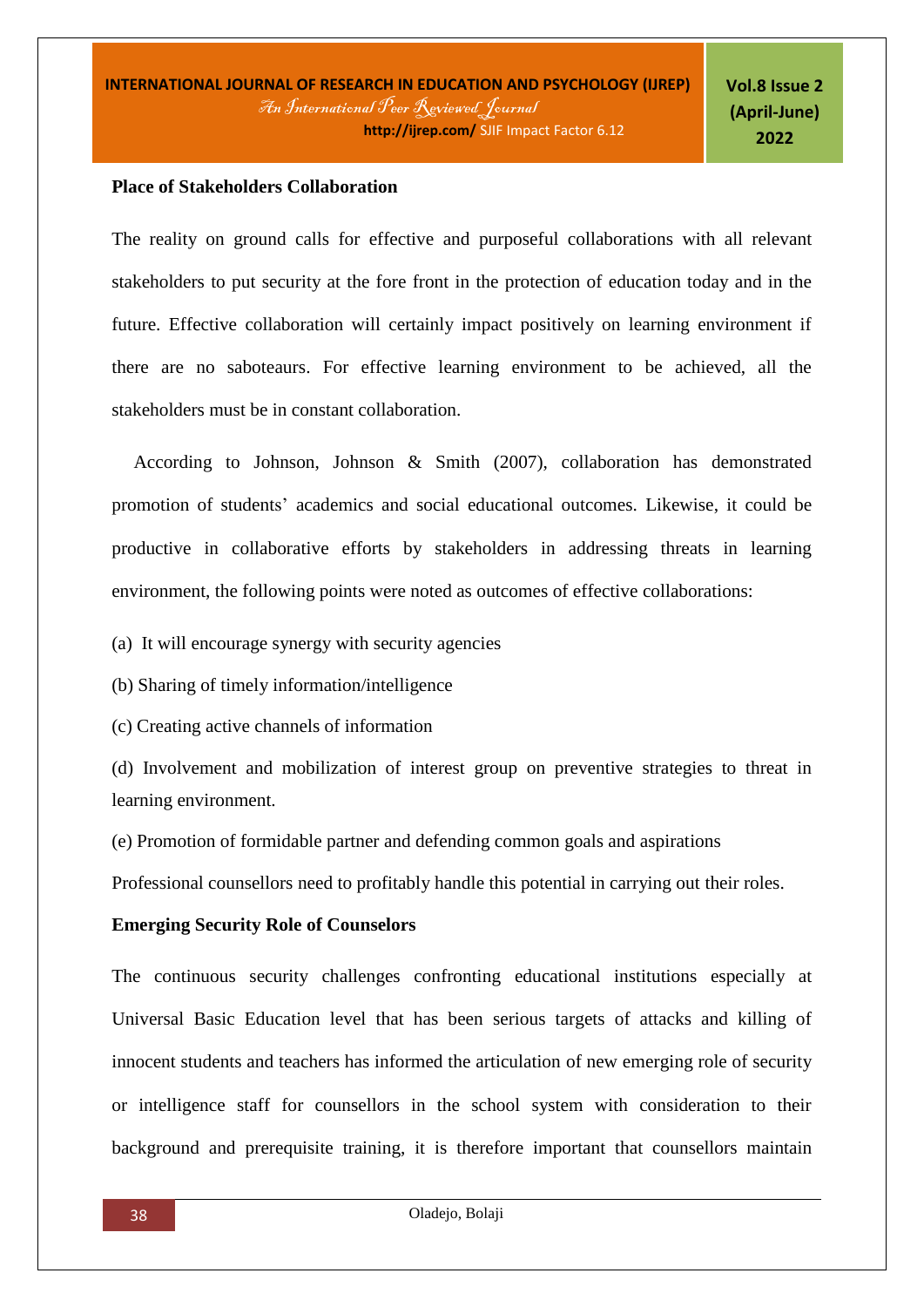vigilance of school environment, interact with security agencies and other stakeholders on intelligence gathering and sharing, prevent and reduce impact of attacks in school. The new roles of counselors include:

(1) Liaising with other staff on security information that affect global community and make deductions on likely impact on their own learning environment.

(2) Study partners of attacks overtime and make deductions on the safety of their school and environment

(3) Represent school authorities on security meetings within their location and brief accurately on who the details are meant for only

(4) Keep records of security meeting and information with utmost confidentiality

(5) Carry out physical security assessment of schools with relevant actionable agencies

(6) Provide security information to staff and students periodically

(7) Keep active communication lines for smooth flow of information.

(8) Seek collaborations with strategic partners with due permission of school authority.

### **Profiling Learning Environment Threats**

The responsibilities of all staff both teaching and non-teaching is to look out for anything, be it object, materials, liquid, person, development, happenings, news, strange behaviours from staff and students that could pose danger to one person or others should be reported and prevented by all. Students and staff need information and awareness that security is a responsibility for all, when danger happens, it is only God that knows who will survive the attack. Therefore, items that are not familiar with learning environment should be quickly reported, it is expedient that counsellors are not to move close to identified objects, materials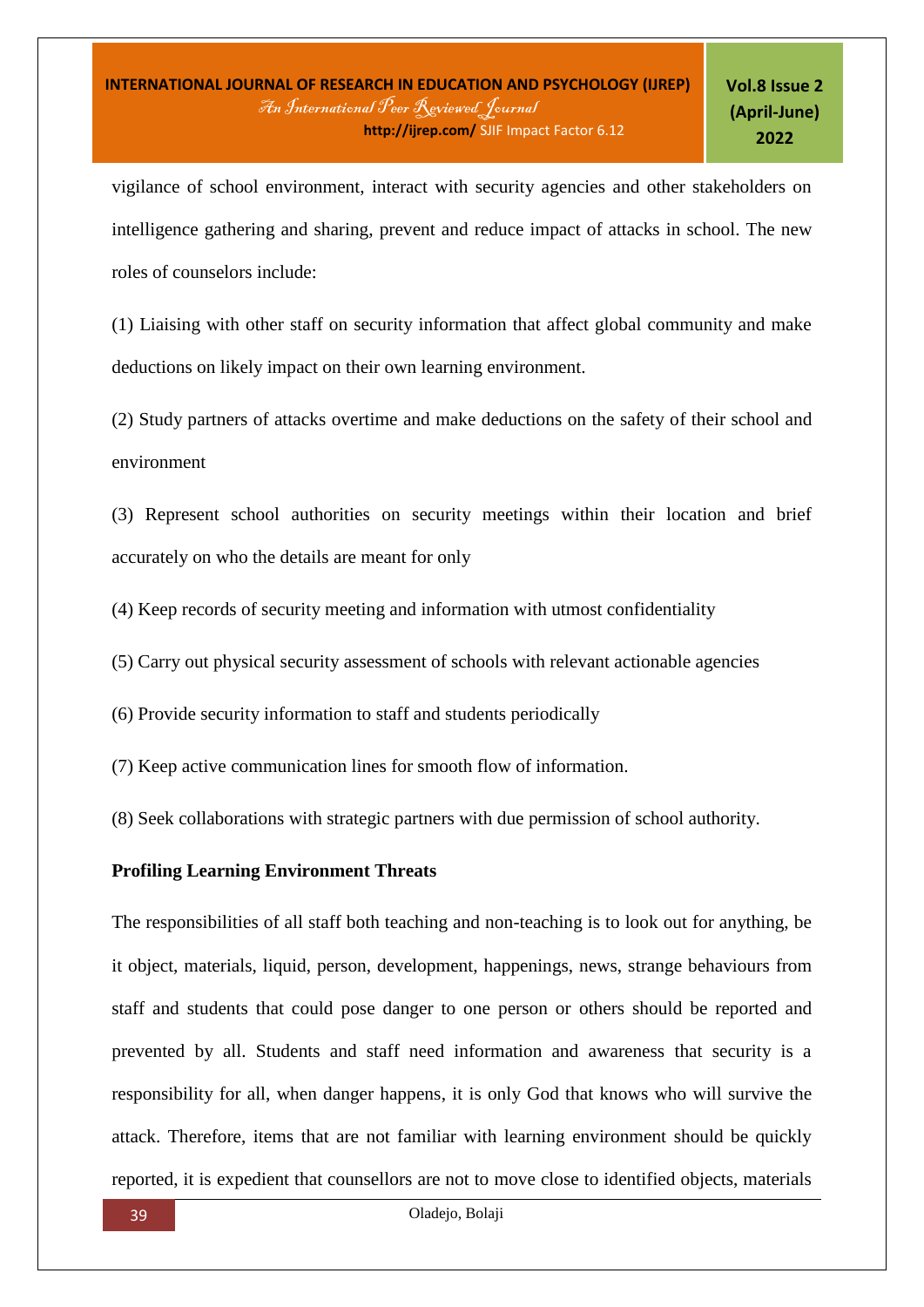found within or outside learning environment. It is a responsibility to activate your active lines for calls on relevant agents or agencies for speedy responses in the school.

The author of this paper identified the following threats that are retrogressive to learning environment such as:

(a) Intended Threat: These are calculated danger structure towards a specified target, it is aimed to hurt and cause massive injuries and destruction to a particular place, person or group if not prevented or mitigated. The impact is grave, for example a student that is enrolled in a school system for years who could be used as bomb carrier into the environment.

(b) Physical Threat: These are danger that are visible but just buying time to take place, unfenced schools or school located around the general areas of militants or environment without protective force and response channel.

(c) Accidental Threat: These are threats that affect individual or group accidentally, the chances of survival are thin, it cuts preparation and manuals off guard. Casualties are mostly massive, it is a tracked disaster.

(d) Situational Threat: These are threats that attract backside effects to victims, this type of threats generate influence of events, time and personally with based interest to inflict injuries on other.

### **Conclusion**

The importance of professional counsellors in any learning environment over the years cannot be over emphasized, they have successfully helped millions of students, staff out of difficulties, resolving personal-socio related problems. Vocational and career progression of students has been a successful record on the part of counselling profession, the current reality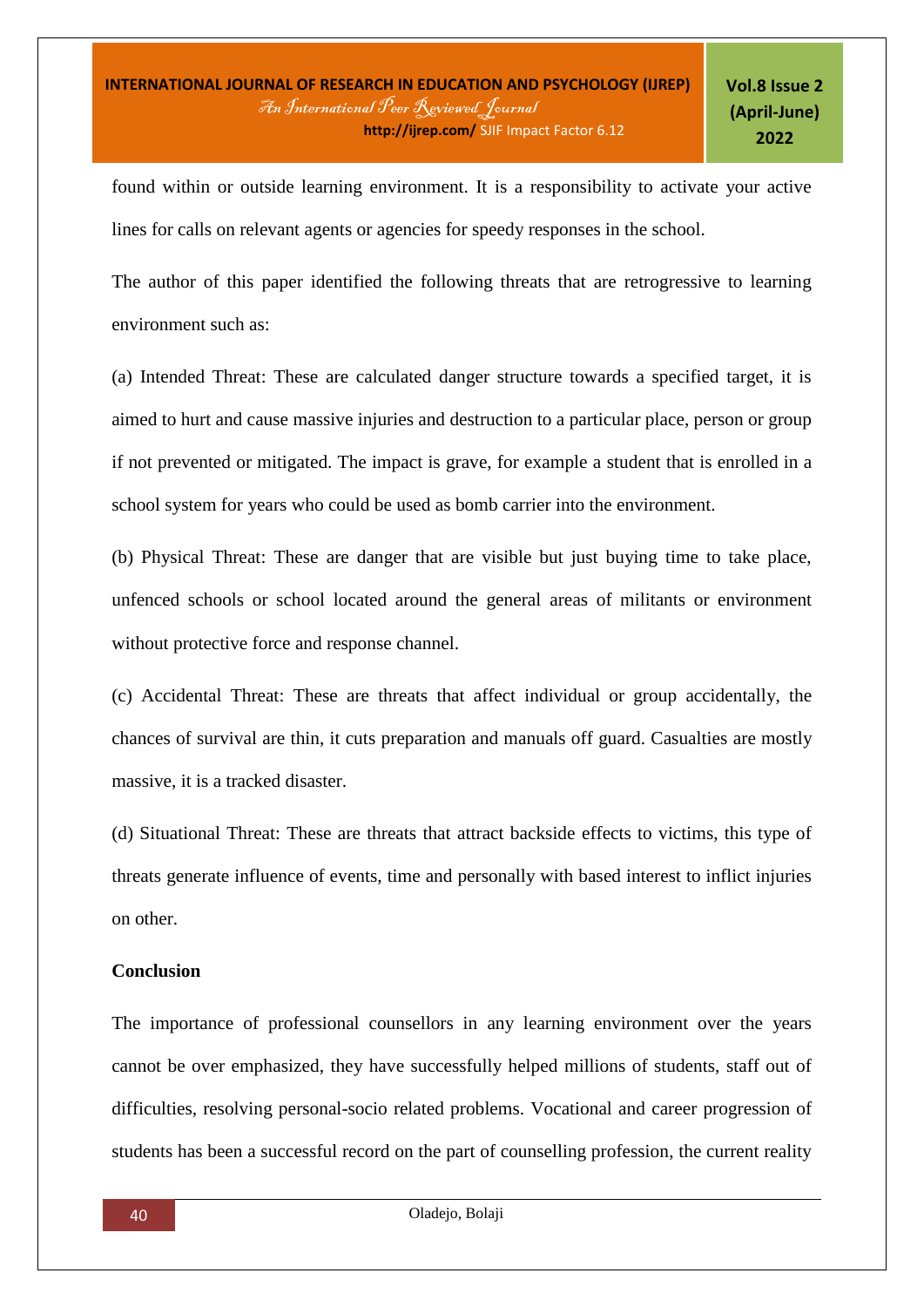of insecurities contending with learning environment calls for restrategizing of efforts on the part of counsellors that the entire school system look up to as solution providers, to set in new roles of providing security related interventions of profiling of threats, manage the information effectively and know how to process the information into intelligence and share the intelligence timely without delay to actionable agencies that will response quickly for prevention and mitigation of impact. The importance of this paper to contribution of knowledge will assist in the time of global attack on education.

# **Recommendations**

For survival of life and school properties, it is encouraged for preferred new roles for professional counsellors in Nigeria and beyond with the following recommendations:

(1) Federal, state and local government should invest in capacities development of student's counsellors under training with security education and review of their curriculum to accommodate present reality.

(2) Federal Ministry of Education to partner with counselling association nationwide for specialized short and impactful security courses for field partners at Nigeria Army Resource Centre and other credible institutions.

(3) School administration should encourage post in counsellors to assure their new responsibilities in their respectful schools to mitigate attack with intelligence

(4) Professional counsellors should seek training in related courses for self development with security institutions on information security Incident Management, Information security Programme Development and Management, Nigeria Police Force, Nigeria Civil Defence and Security, Information Risk Management, Information Security Governance, Information Security Awareness Training, Cyber Security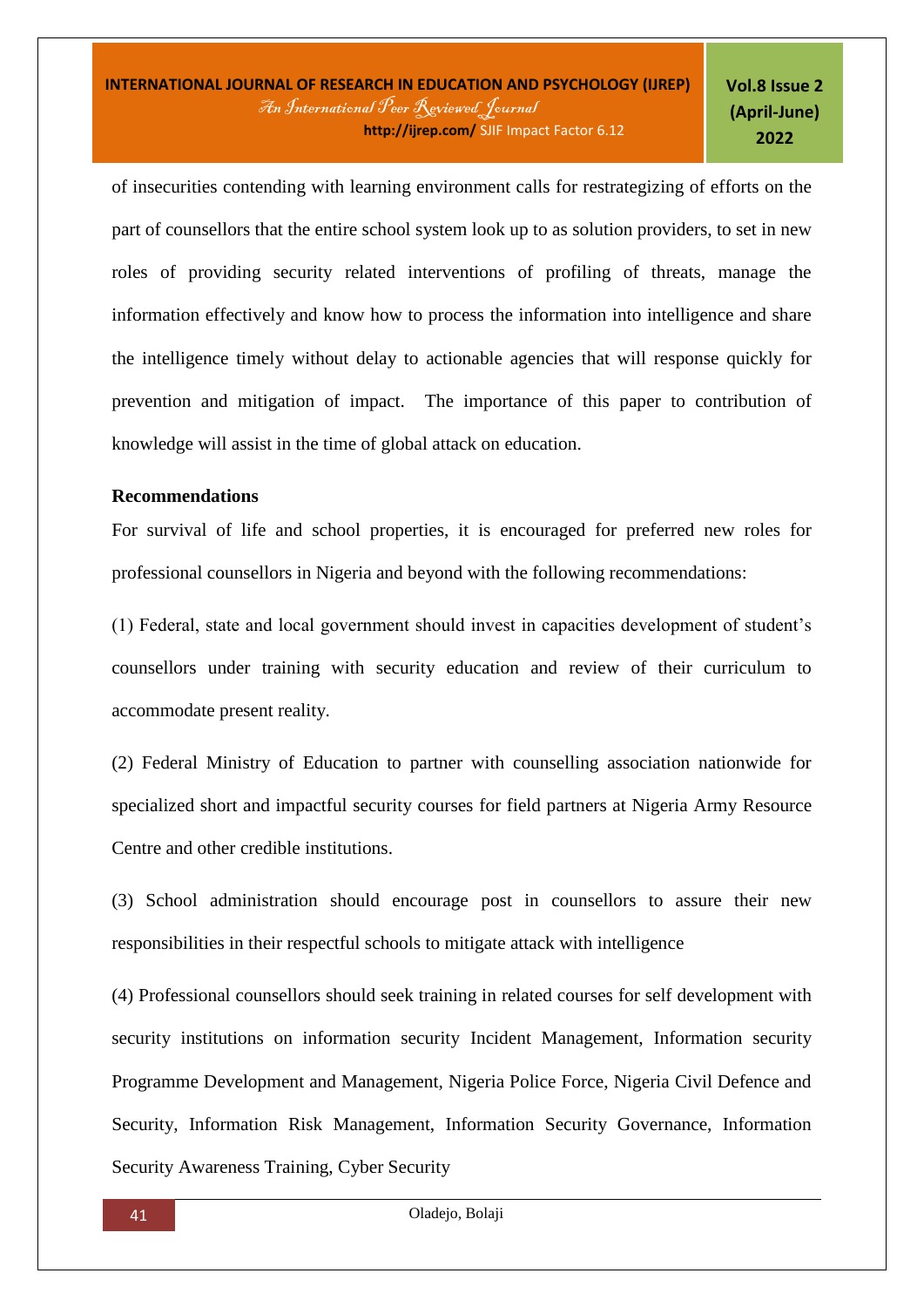(5) Security agencies should expand their security meeting school counsellors in their areas of responsibilities.

### **References**

Baldwin, D. A. (1997). The Concept of Security. *Review of International Studies, 23 (1), 5-26*

- Buzan, B. (1991). New Patterns of Global Security in the Twenty-first Century. *International Affairs, 67(3), 431-451*
- Global Coalition to Protect Education from Attack, Education Under Attack (2018). Nigeria, 11 May 2018. Available at www.refworld.org/docid/5be9430613.html and accessed on 20th November, 2021
- Hornby, A (2015). Oxford Advanced Learner's Dictionary of Current English. 9<sup>th</sup> edition, Oxford University Press

https:/[/www.brookkings.edu/](http://www.brookkings.edu/)blog/education-plus-development/2021/04/19/student

-kidnappings-threaten-collapse-of-nigeria-education-system/amp

https:/[/www.data2.unhcr.or/en/news/12357](http://www.data2.unhcr.or/en/news/12357)

<https://www.hrw.org/news/2012/01/23/nigeria-boko-haramwidens-terror-campaign>

<https://www.njhomelandsecurity.gov/media/podcast-the-intelligence-cycle>

<https://www.reliefweb/nigeria/unhcr-global-report-2020-west-and-central-africa>

[https://www.theguardian.com/world/2014/mar/18/nigeria-state-closes-schools-fears-boko-haram.](https://www.theguardian.com/world/2014/mar/18/nigeria-state-closes-schools-fears-boko-haram) Accessed on 21st November, 2021

[https://www.unicef.org/media/89506/file/globalCOVID-19sitRepNo.15 Nov2020.pdf](https://www.unicef.org/media/89506/file/globalCOVID-19sitRepNo.15%20Nov2020.pdf)

[https://www.unicef.org.report/2020.](https://www.unicef.org.report/2020) Accessed on 20th November, 2021

- Johnson, D. W., Johnson, R. T. & Smith, K. A. (2007). The State of Cooperative Learning in Postsecondary and Professional Settings. *Educational Psychological Review, 19, 15-29*
- Jore, S. H. (2019). The Conceptual and Scientific Demarcation of Security in Contrast to Safety. *European Journal for Security Researhes, 4:157-174*
- McLeod, J. & McLeod, J. (2011). Counselling Skills: A practical Guide for Counsellors and Helping Professionals. 2nd edition, Open University Press, England